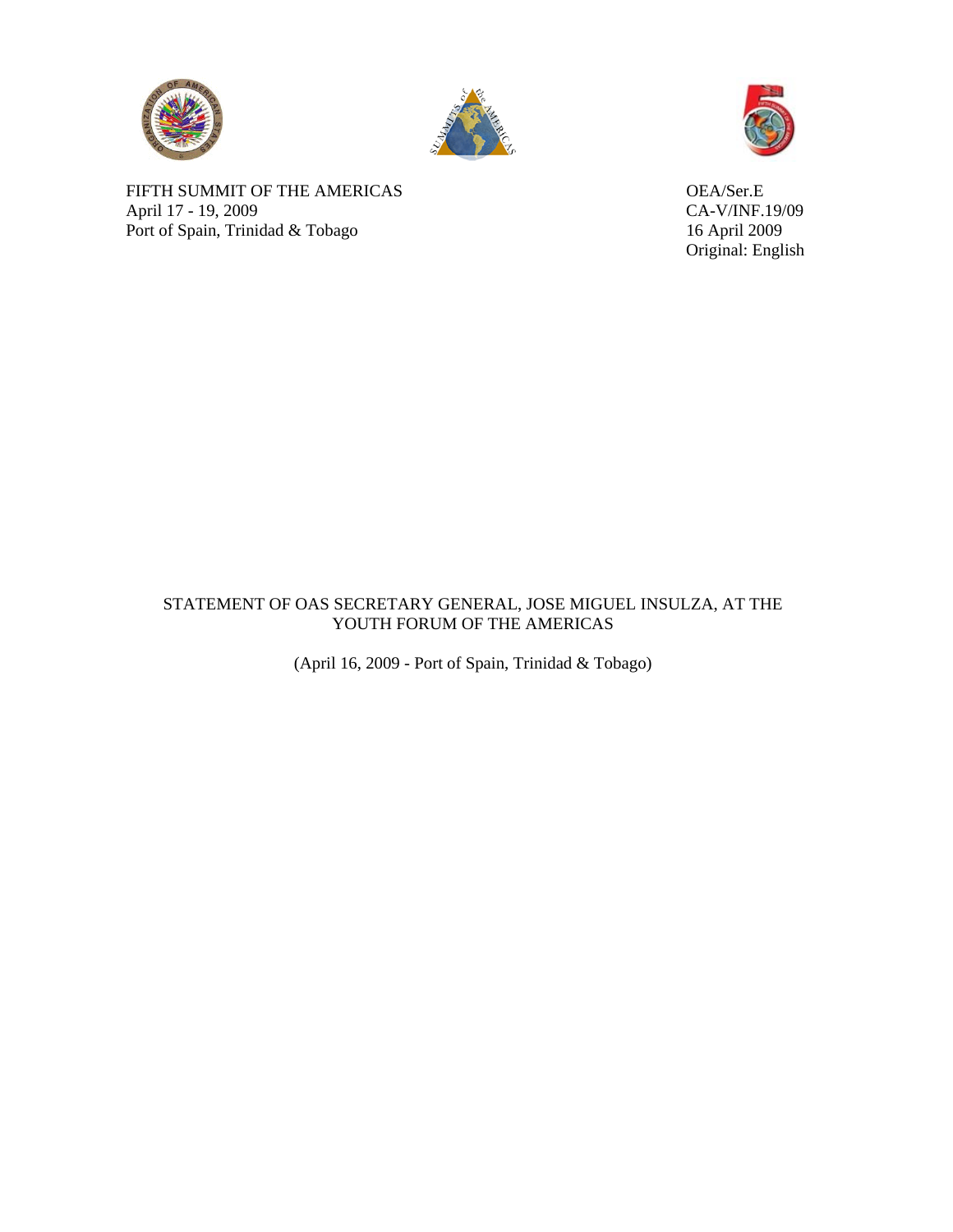## STATEMENT OF OAS SECRETARY GENERAL, JOSE MIGUEL INSULZA, AT THE YOUTH FORUM OF THE AMERICAS

## (April 16, 2009 - Port of Spain, Trinidad & Tobago)

This is the first time that we are having a Youth Forum during the Summit of the Americas, and I really want to congratulate the government of Trinidad and Tobago, the National Secretariat and the Young Americas Business Trust for helping us in this endeavor.

We will be able to discuss some of the issues involving the youths that are also dealt in the V Summit and which the Heads of State are going to be discussing, and I hope they will be agreeing on some things. I also hope that your participation in the dialogue is having an effect. Some of the issues are very important. I talked about one of them at length this morning, and I want to say that Prime Minister Manning was even more precise than I was about presenting the figures on the crisis our society is beginning to experience. According to those figures, unemployment in Latin America and the Caribbean is going to rise at least 1.5% from last year, and that's a great number if we count in millions.

I have even worse news. A disproportionate number of the people that are going to be left unemployed will be women or young people. Actually unemployment among youths in Latin American is 2.2 points higher than it is in the population at large. So I think that it is very important that we meet and that we present proposals to address this issue.

Both Prime Minister Manning and I said this morning that 22 to 23 million young people in this hemisphere either don't work or don't go to school. So we can't afford anymore of that, we can't afford losing more talent and that's what our initiatives are about. Our initiatives are about promoting association, promoting innovation, and promoting employment for young people around the Americas. I think that it is very important that we present this point of view. We don't want to be the victims, we don't want young people to be the victims of the transfer of unemployment that is produced from different countries to others, disguised as a rejection of migrants, expulsion of migrants, lack of financial flow from some countries to the others or simply by protectionist measures that leave a lot of people unemployed, especially in Latin America and the Caribbean.

We understand perfectly well that, if remittances fall and exports diminish, these are going to cause some problems with unemployment. But we think that governments in a coordinated way, governments of the Americas, big and small, rich and poor should cooperate to prevent this falling upon the young people, the poor people, and the weaker people. I think that's one big issue.

The other big issue of course has to do with education - education of opportunities and I think that the youth has a lot to say about that. In our region, there has been a marked improvement in the number of people going to school today. The coverage is much higher for most countries, but the quality of education is very uneven. So we have to make the leaders understand that the quality of education is another projection of the unequal society we have and that it falls within the states and governments to improve the quality of public education and offer more opportunities to the young people.